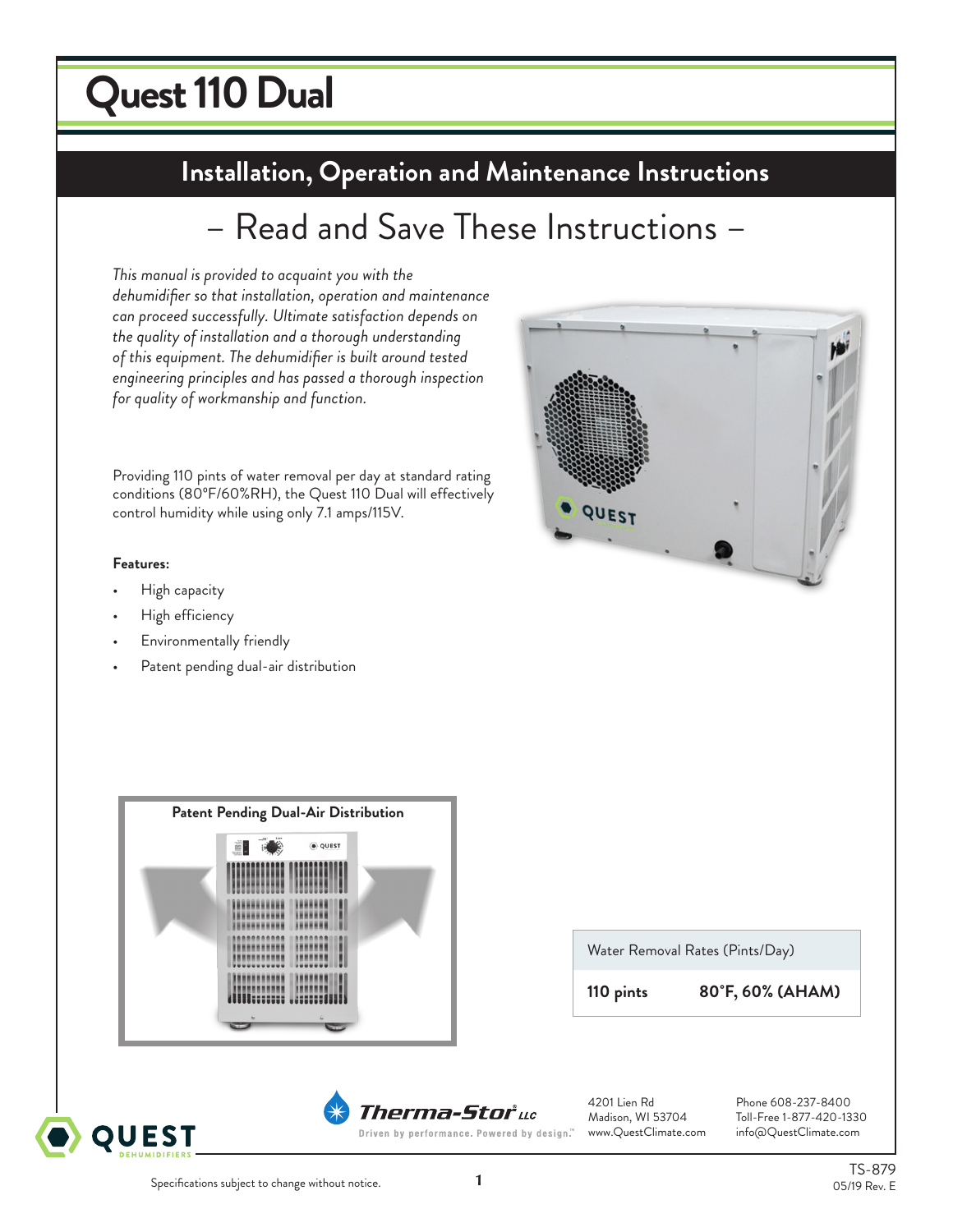### **Table of Contents**

| 4.1 Remove Compressor Shipping Support  5 |
|-------------------------------------------|
| 4.2 Location 5                            |
| 4.2A How to hang dehumidifier  5          |
|                                           |
|                                           |
|                                           |
| 5. Ducting                                |
|                                           |
| 6. Operation                              |
|                                           |
|                                           |
| 7. Maintenance 8                          |
| 7.1 Air Filter 9                          |
| 8. Service                                |
|                                           |
|                                           |
|                                           |
|                                           |
|                                           |
| Warranty                                  |

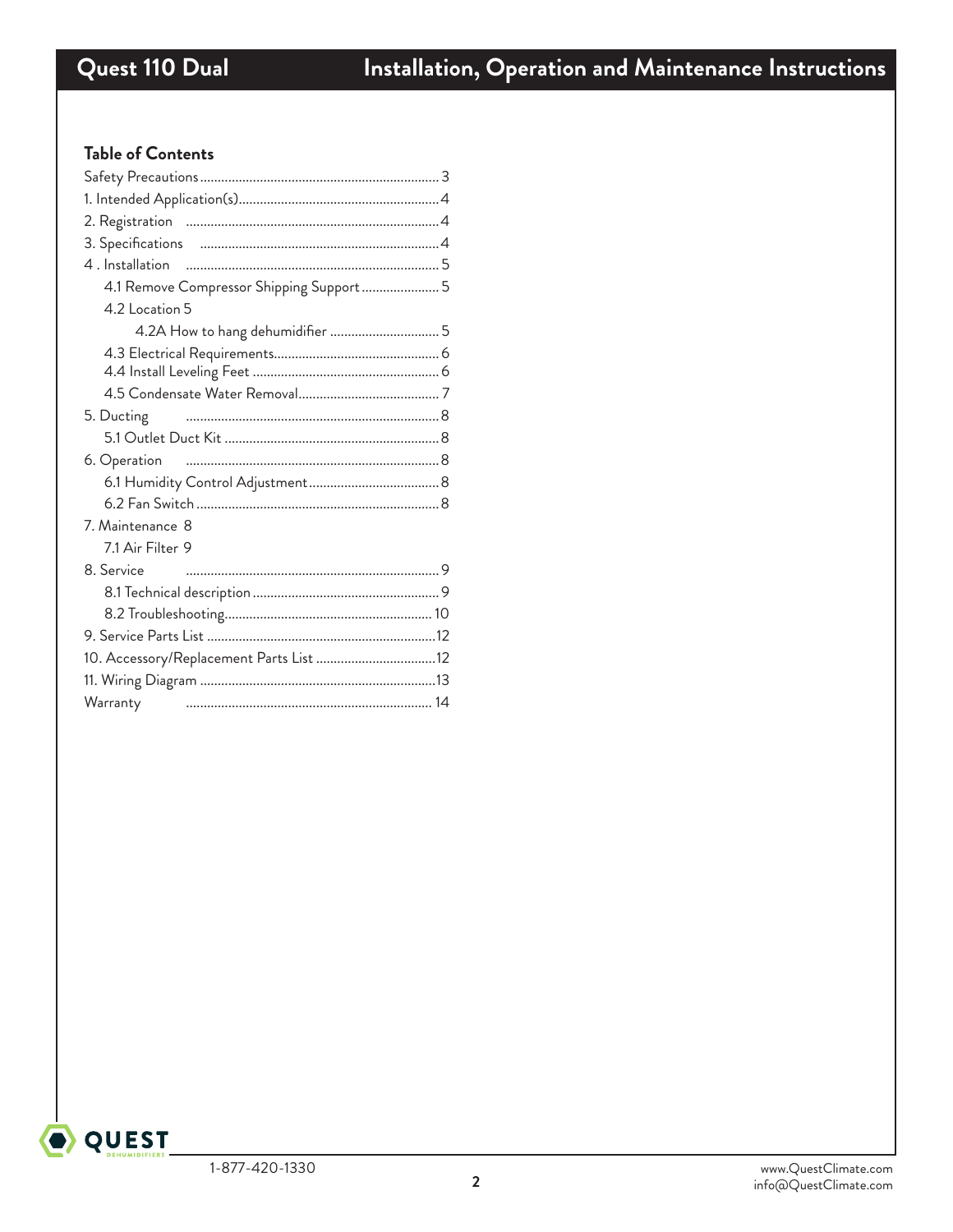## **Safety Precautions**

Read the installation, operation and maintenance instructions carefully before installing and operating this device. Proper adherence to these instructions is essential to obtain maximum benefit from your Quest **110 Dual** indoor air quality system.

# **READ AND SAVE THESE INSTRUCTIONS**

- The device is designed to be installed INDOORS IN A SPACE THAT IS PROTECTED FROM RAIN AND FLOODING.
- Install the unit with space to access the back or side panels for maintenance and service. DO NOT INSTALL UNIT WITH THE SERVICE PANELS INACCESSIBLE.
- Avoid directing the discharge air at people, or over the water in pool areas.
- If used near a pool or spa; be certain there is NO chance the unit could fall into the water, be splashed and that it is plugged into a GFI GROUND FAULT INTERRUPT OUTLET.
- **DO NOT use the device as a bench or table.**
- DO NOT place the device directly on structural members. Provide vibration isolation in order to minimize operational vibration and/or noise.
- A drain pan MUST be placed under the unit if installed above a living area or above an area where water leakage could cause damage
- If the supply cord is damaged, it must be replaced by the manufacturer, its service agent or similarly qualified person in order to avoid a hazard.

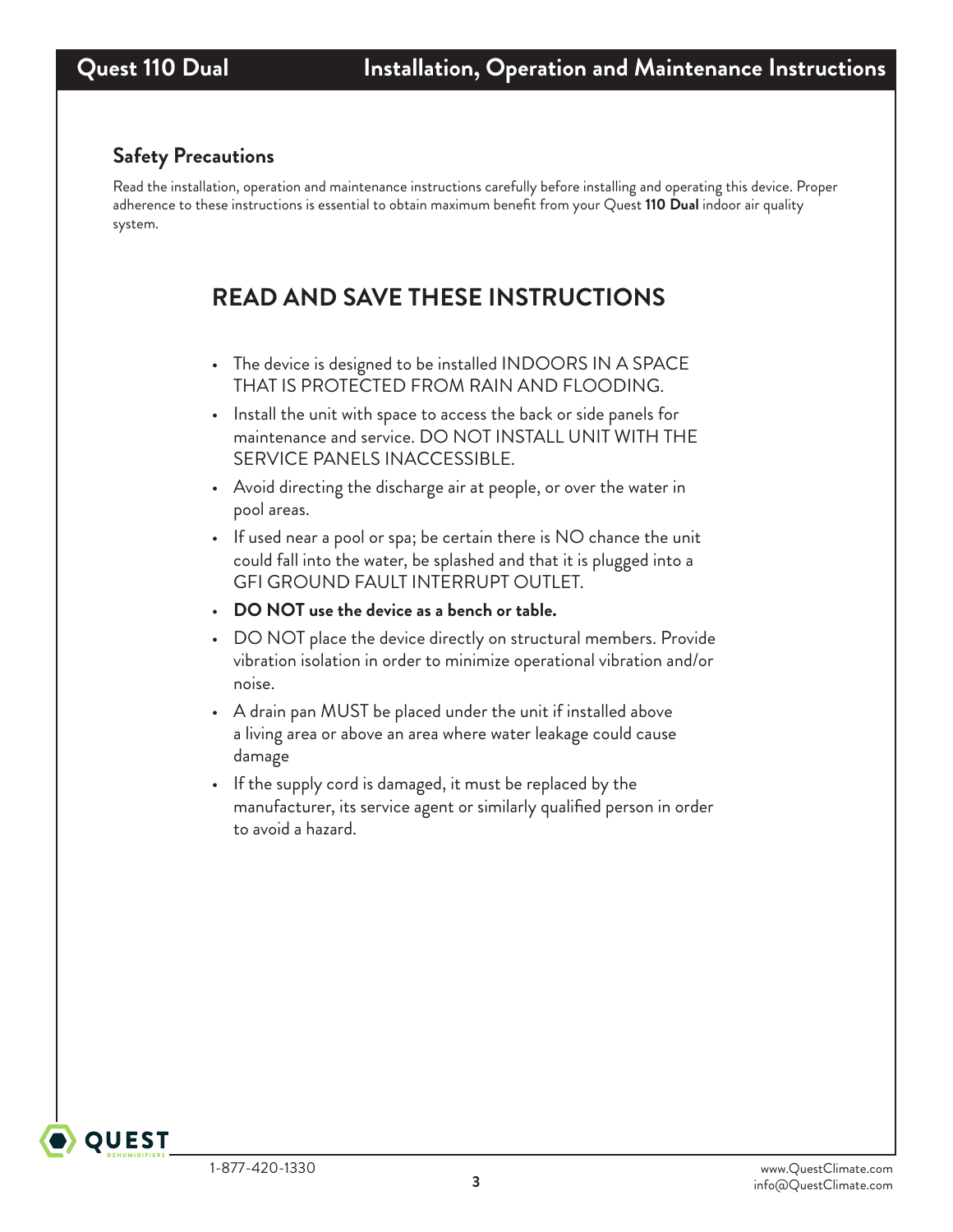### **1. Intended Application for Quest 110 Dual**

The Quest 110 Dual is intended for use in light commercial structures: however, the unit can be placed in almost any setting where dehumidification is desired. Use in highly corrosive applications and pool areas may void warranty.

The Quest 110 Dual works most effectively between 56° and 95°.

In order to efficiently control humidity levels, the area in which the dehumidifier is to be operated must be free of water intrusion or excessive fresh (outside) air infiltration. Before installing the Quest 110 Dual, water intrusion and air infiltration problems should be addressed.

### **2. Registrations**

The Quest 110 Dual units conforms to unified standard UL 60335-2-40 and CSA standard C22.2.60335-2-40.

#### **3. Specifications**

|                                        |                               | 4034220 Quest 110 Dual              |  |
|----------------------------------------|-------------------------------|-------------------------------------|--|
| <b>Blower:</b>                         |                               | 365 CFM @ 0.0" WG                   |  |
| Power:                                 | 830 Watts @ 80°F and 60% RH   |                                     |  |
| <b>Supply voltage:</b>                 | 115 VAC - 1 Phase - 60 Hz.    |                                     |  |
| <b>Current Draw:</b>                   | 7.1 Amps                      |                                     |  |
| <b>Energy Factor:</b>                  |                               | 2.8 L/kWh                           |  |
| <b>Operating Temp:</b>                 |                               | 56°F Min - 95°F Max                 |  |
| Minimum Performance @ 80°F and 60% RH: |                               |                                     |  |
| <b>Water Removal:</b>                  | 110 Pints/Day                 |                                     |  |
| Efficiency:                            | 5.8 Pints/kWh                 |                                     |  |
| Air Filter:                            | MERV-8 Size: 14" x 17.5" x 2" |                                     |  |
| Power Cord:                            |                               | 10', 110-120 VAC, Ground            |  |
| Drain Connection:                      |                               | 3/4" Threaded NPT or 5/8" Hose Barb |  |
| Dimensions:                            | Unit                          | Shipping                            |  |
| Width:                                 | 14.5"                         | 19"                                 |  |
| Height:                                | 19.4                          | 25"                                 |  |
| Length:                                | 26"                           | 35"                                 |  |
| Weight:                                | 85 lbs                        | 95 lbs                              |  |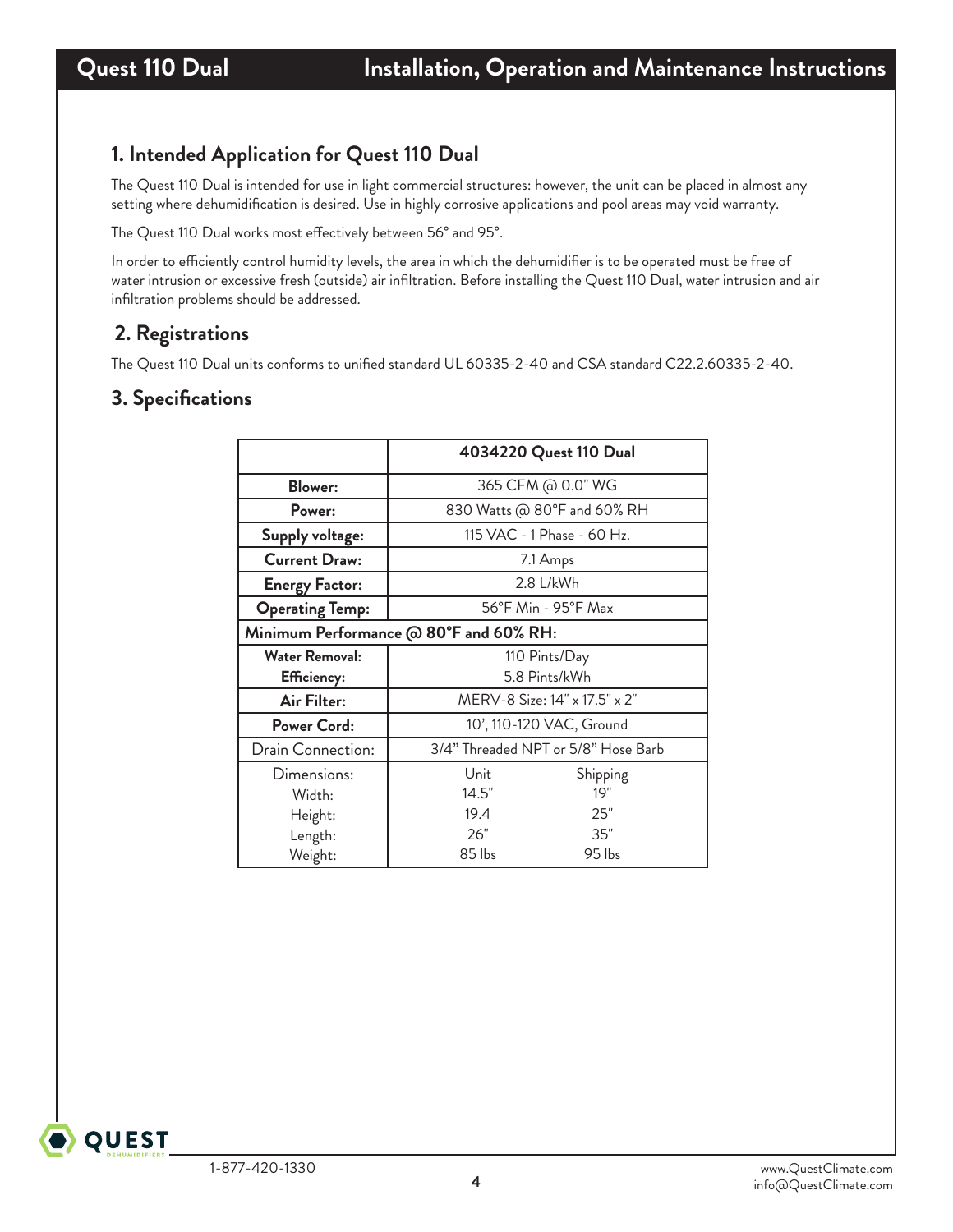#### **4. Installation**

**CAUTION! Remove compressor shipping tie from the unit. Failure to remove shipping tie will cause excess vibration to be transmitted to the frame.**

#### **4.1 Remove Compressor Shipping Support**

The Quest 110 Dual uses a compressor to power the refrigeration system. To protect the compressor and refrigeration system during shipping a plastic tie wrap secures it to the units frame. Remove the tie wrap by cutting the tie wrap and pulling from the unit as shown. After removing tie wrap, insert plastic plugs provided into the holes.



#### **4.2 Location**

The Quest 110 Dual can be installed in a variety of locations to meet the owner's needs; other considerations include:

- 1. Providing access to a 115 VAC power outlet (10' power cord is provided).
- 2. Locating near a floor or other suitable drain.
- 3. Mount at least 4" above drain. (P-trap recommended See pg. 8)
- 4. Do not install the Quest 110 Dual with the exhaust of the unit within 1' of a wall or obstruction. Do not place the unit near open water.
- 5. Duct work not recommended for gardening (DO NOT duct heat out).
- 6. Hanging not required Floor install is ok.



#### **4.2A How to hang dehumidifier**

A. Attach brackets (PN 4036568) with feet. Tighten with 5/8" wrench.

B. Attach chain or SunGrip to bracket. Ensure materials have adequate weight rating.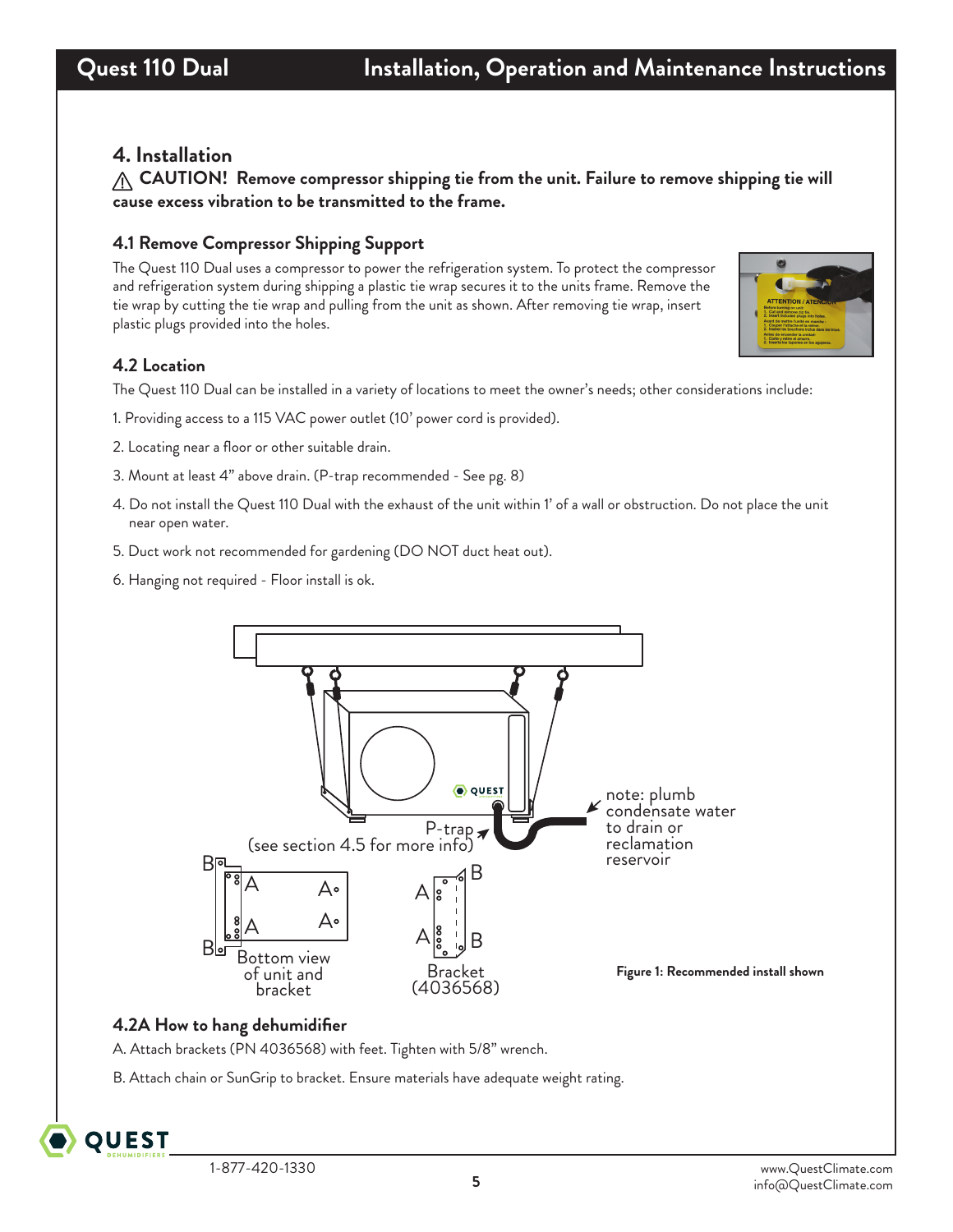#### **4.3 Electrical Requirements**

The Quest 110 Dual plugs into a common grounded outlet on a 110-120 VAC 15-Amp circuit. While operating, it draws less than 7.2 amps @ 80°F, 60% RH and less than 6.8 amps @ 75°F, 50% RH. Use of a ground fault circuit interrupter (GFCI) protected circuit is recommended. The unit should not be used in areas prone to flooding.

### **CAUTION! For proper drainage, the unit must be mounted so the drain outlet is at least 4" above the floor drain, and must be fully supported under the base.**

#### **4.4 Installing Feet**



Included with your Quest 110 Dual are four leveling feet. It is important to level the unit for proper draining.

**Installing Leveling Feet Figure 1: Four leveling feet.**

See Figure 2 for installing leveling feet.

- 1. Lay down a protective pad (pillow, blanket, etc.).
- 2. Carefully turn unit onto side opposite drain port.
- 3. Align leveling foot shaft with one of the four threaded hole locations as shown in Figure 2.



**Figure 2: Insert leveling feet in locations.**

- 4. Screw each leveling foot in ten revolutions.
- 5. Carefully bring unit to upright position.
- 6. Level unit for proper water drainage.
- 7. Wait 10 minutes before operating.

 **CAUTION! Note: Operating the unit immediately after bringing it to an upright position can possibly damage the compressor. A short amount of time is needed (10 minutes) to allow the oil to return to it's reservoir for lubrication.**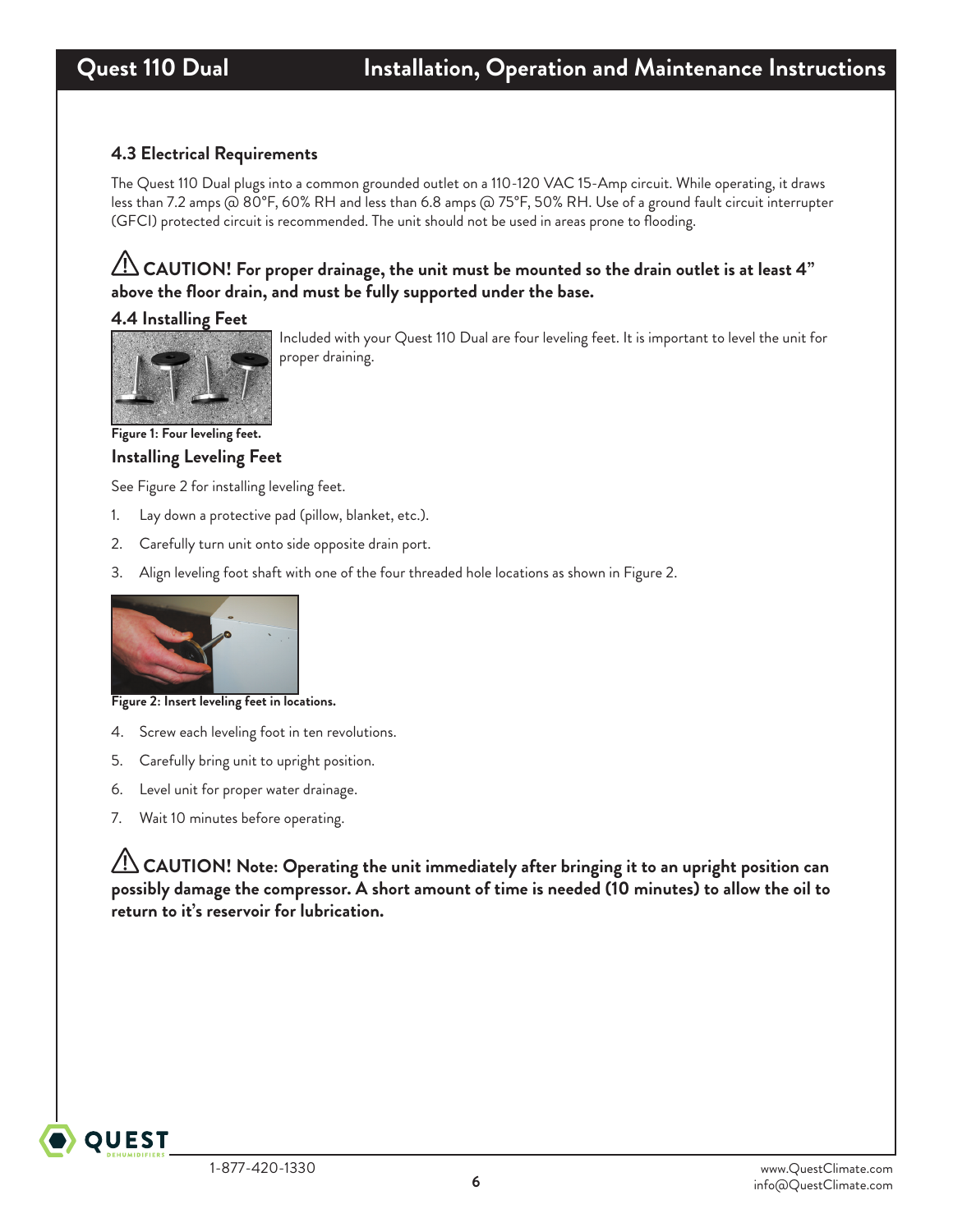#### **4.5 Condensate Water Removal**

The Quest 110 Dual drains via gravity, therefore, it does not have the ability to push condensate (water) uphill. The drain hose must run downhill toward the drain location. Condensate can be drained by using the 5/8" clear vinyl hose and the 3/4" threaded adapter provided. Ensure the threaded adapter is threaded in tightly.

**CAUTION!** The Quest 110 Dual drains via gravity, therefore, it does not have the ability to push condensate (water) upwards. The drain hose must run down towards the drain location. Condensate can be drained by using the 5/8" clear vinyl hose and the 3/4" threaded adapter provided. Ensure the threaded adapter is threaded in tightly.

 **CAUTION!** The Quest 110 Dual requires a drain trap. Creating a drain trap allows a small amount of water to build up in the trap area of the clear hose. This prevents air from back flowing through the hose and into the dehumidifier; essentially causing the unit to backflow water out of the corners of the machine. Position the trap in the hose approximately 8"-10" from the dehumidifier and make sure the highest point of the trap is still at least 2"below the black drain port adapter on the dehumidifier. If the highest point of the trap is above the drain port, water will back flow into the dehumidifier. Check the hose regularly to ensure water is draining properly.

Several trap options include:



Use care to keep the hose as flat to the floor as possible

after your trap is in place. Be sure the hose is not kinked or otherwise restricted so water can pass through the hose freely. Improper installation of the drain hose may result in water leakage.

If the Quest 110 Dual is located too far from the floor drain and the provided hose does not reach, you may use a 1/2" PVC rigid pipe to extend the drain. Rigid PVC tubing is readily available from your local hardware store. Be sure the extension is at a down-word slope to the drain.

An optional condensate pump kit may be installed if lift is required to remove condensate. To order, contact your local dealer or visit our website at www.QuestHydro.com. You may also reach us by phone at (800) 533-7533.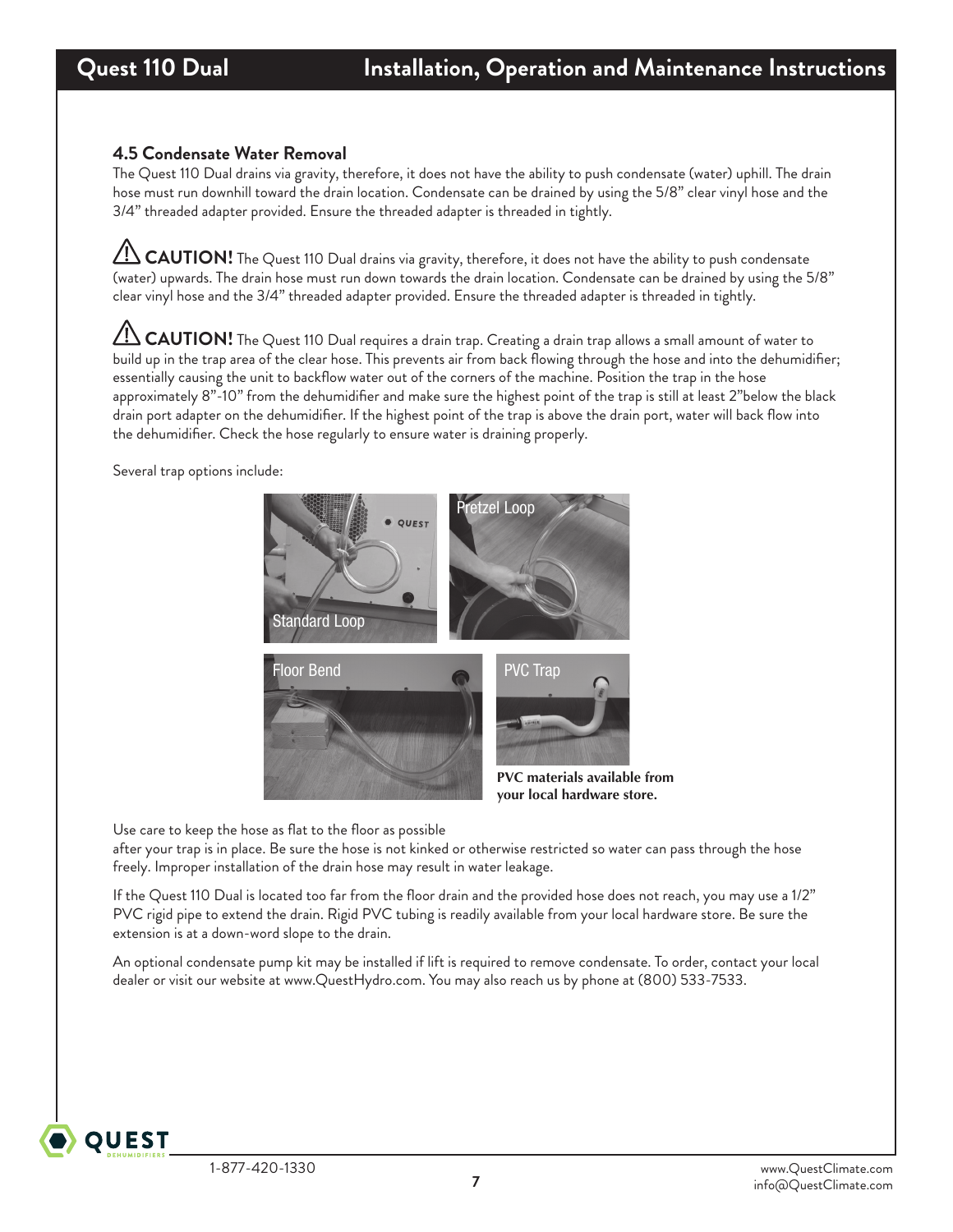#### **5. Ducting 5.1 Duct Kit**

Factory designed duct kits can be purchased to accept 10" ducting to all outlets of the Quest 110 Dual. Contact your dealer or order online.

## **6. Operation 6.1 Humidity Control Adjustment**

The humidity control is an adjustable switch that closes when the relative humidity of the air in which it is located rises to the dial set point. It opens when the RH drops 4 to 6% below the set point.

Approximate Humidity Levels Per Setting:

"Drier" 20% to 30% Relative Humidity

"Normal" 45% to 55% Relative Humidity (Recommended)

"Humid" 80% to 90% Relative Humidity





The dehumidifier will run until the relative humidity (RH) is reduced to the humidity control dial setting.

Quality humidity meters are available from the factory and are recommended to accurately monitor humidity levels. Refer to the options and accessories table in this document.

### **6.2 Fan Switch**

Turning the impeller switch to **"FAN ON"** will cause the unit's internal impeller to run continuously, whether the unit is dehumidifying or not. This function is desirable if the unit is used for air circulation.

Turning the fan switch to **"FAN AUTO"** will cause the unit's internal blower to run only while the unit is dehumidifying.

# **7. Maintenance**

**OUEST** 

 **CAUTION! NOTE: Do not operate the unit without the filter or with a less effective filter. The heat exchange coils inside the unit could become clogged and require disassembly to clean.**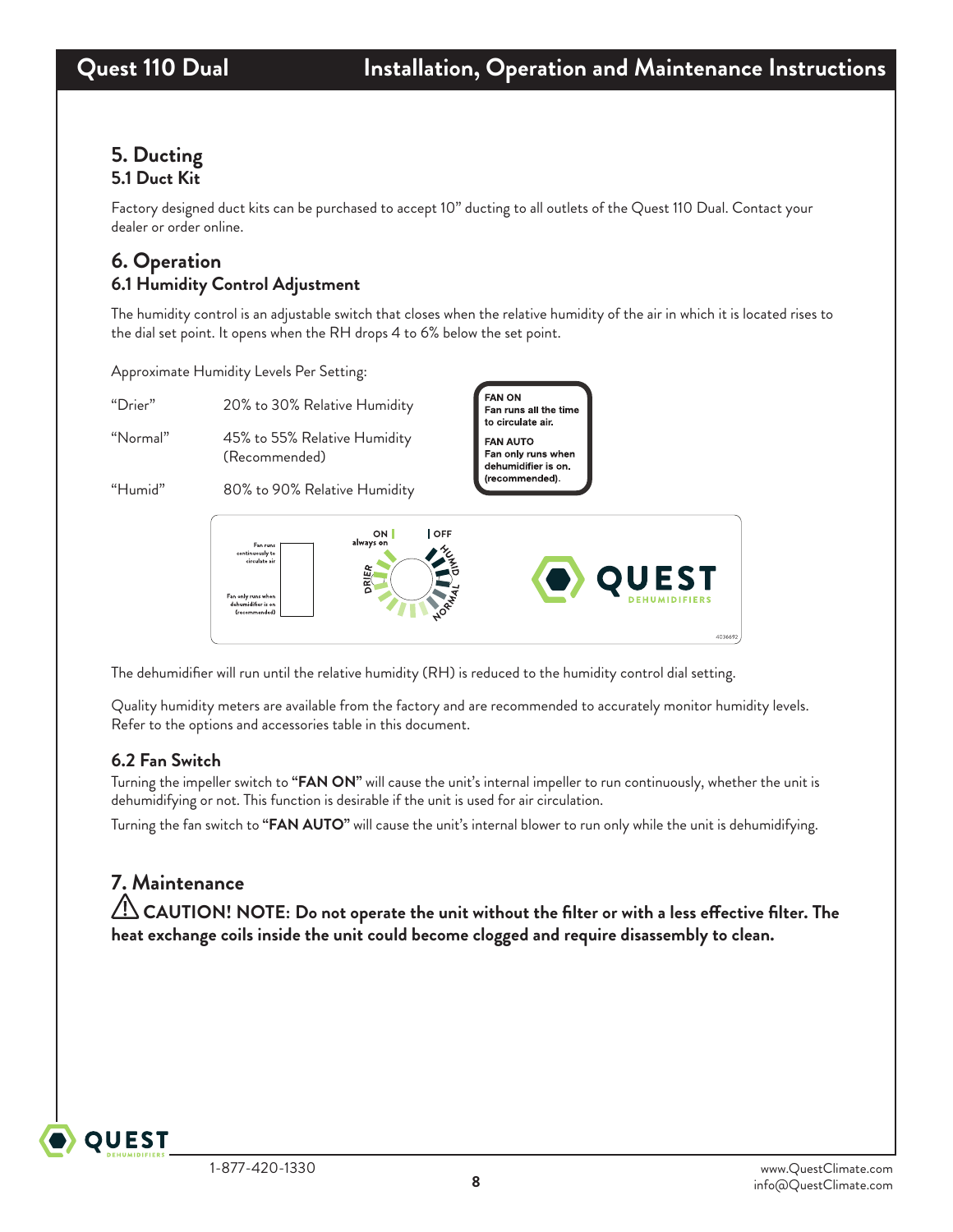#### **7.1 Air Filter**

The Quest 110 Dual ships with a standard MERV 8 pleated fabric filter. This should be checked every six months. The pleated fabric filter can generally be vacuumed clean several times before needing replacement. Operating the unit with a dirty filter will reduce dehumidifier capacity and efficiency and may cause the compressor to cycle on and off unnecessarily. Replacement filters can be ordered from your dealer or by calling 1-800-533-7533.

## **8. Service**

 **WARNING! Servicing the Quest 110 Dual with its high pressure refrigerant system and high voltage circuitry presents a health hazard which could result in death, serious bodily injury, and/or property damage. Only qualified service people should service this unit.**

**CAUTION: If the supply cord is damaged, it must be replaced by the manufacturer, its service agent or similarly qualified person in order to avoid a hazard.**

#### **8.1 Technical Description**

The Quest 110 Dual uses a refrigeration system similar to an air conditioner's to remove heat and moisture from incoming air, and add heat to the air that is discharged. Hot, high pressure refrigerant gas is routed from the compressor to the condenser coil. The refrigerant is cooled and condensed by giving up its heat to the air that is about to be discharged from the unit. The refrigerant liquid then passes through a filter/drier and capillary tubing which cause the refrigerant pressure and temperature to drop. It next enters the evaporator coil where it absorbs heat from the incoming air and evaporates.



Quest 110 Dual refrigeration system

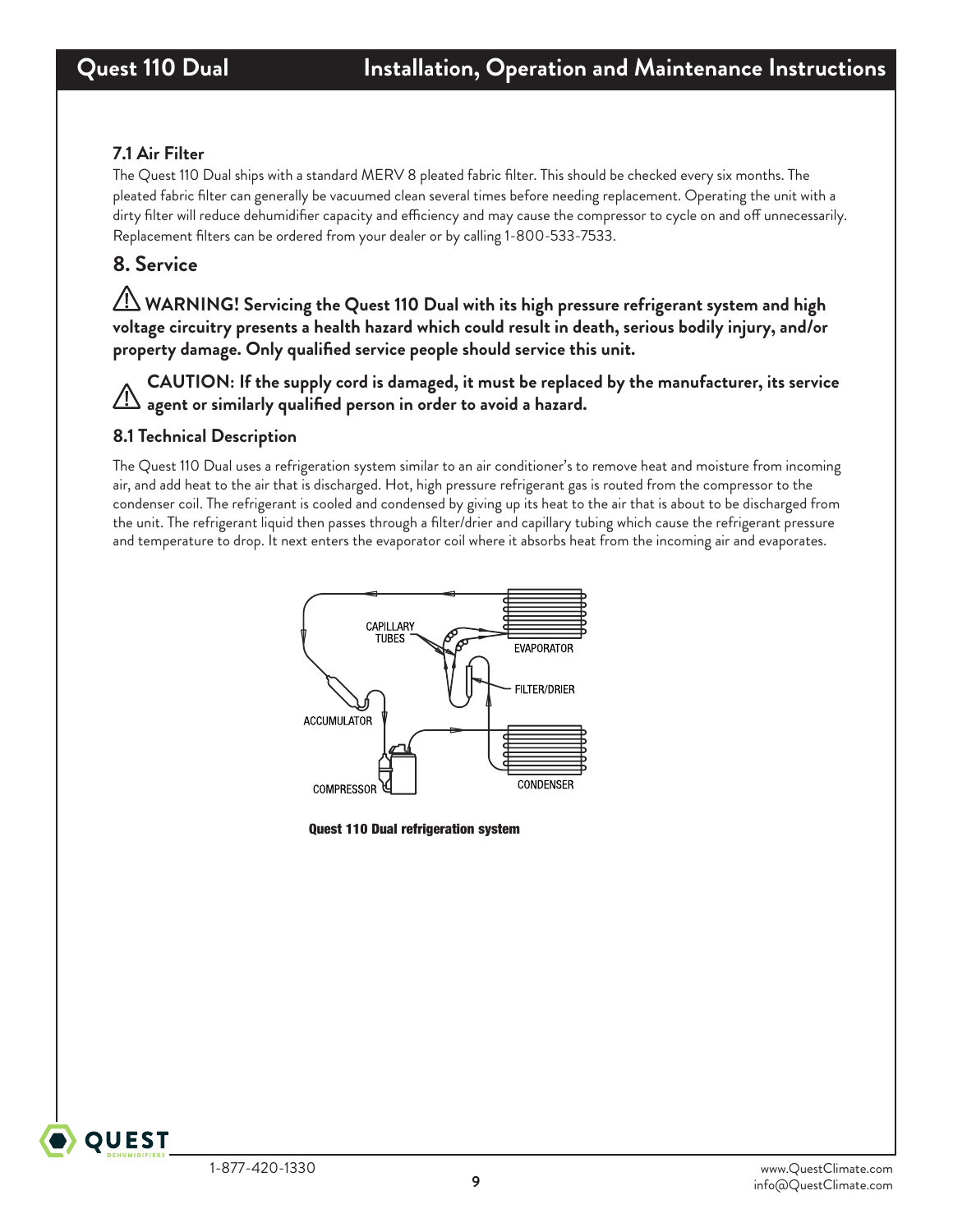#### **8.2 Troubleshooting**

#### **FOR THE USER:**

**If the unit does not work properly, please check the following:**

- **Is the unit unplugged?**
- **Is power to outlet on? (check switch, if applicable)**
- **Is circuit breaker tripped?**
- **Is humidity control set? (turn to "ON")**
- **Is air flow restricted? (check air filters and grill)**

**If none of the above, call dealer or 1-800-533-7533.**

#### **FOR THE HVAC PROFESSIONAL:**

**No dehumidification. Neither blower, nor compressor run with fan switch AUTO.**

- 1. Unit unplugged or no power to outlet, circuit breaker tripped.
- 2. Humidity control set to "Humid" setting.
- 3. Loose connection in internal wiring.
- 4. Humidity control is defective.

#### **No dehumidification. Compressor does not run but blower runs with fan switch AUTO and humidity control turned to ON.**

- 1. Defrost thermostat open, ambient temperature too low.
- 2. Loose connection in compressor circuit.
- 3. Defective compressor overload.
- 4. Defective compressor or compressor run capacitor.

#### **Blower runs with fan switch AUTO but compressor cycles on & off.**

- 1. Low ambient temperature and/or humidity causing unit to cycle through defrost mode.
- 2. Defrost thermostat defective.
- 3. Defective compressor overload.
- 4. Defective compressor.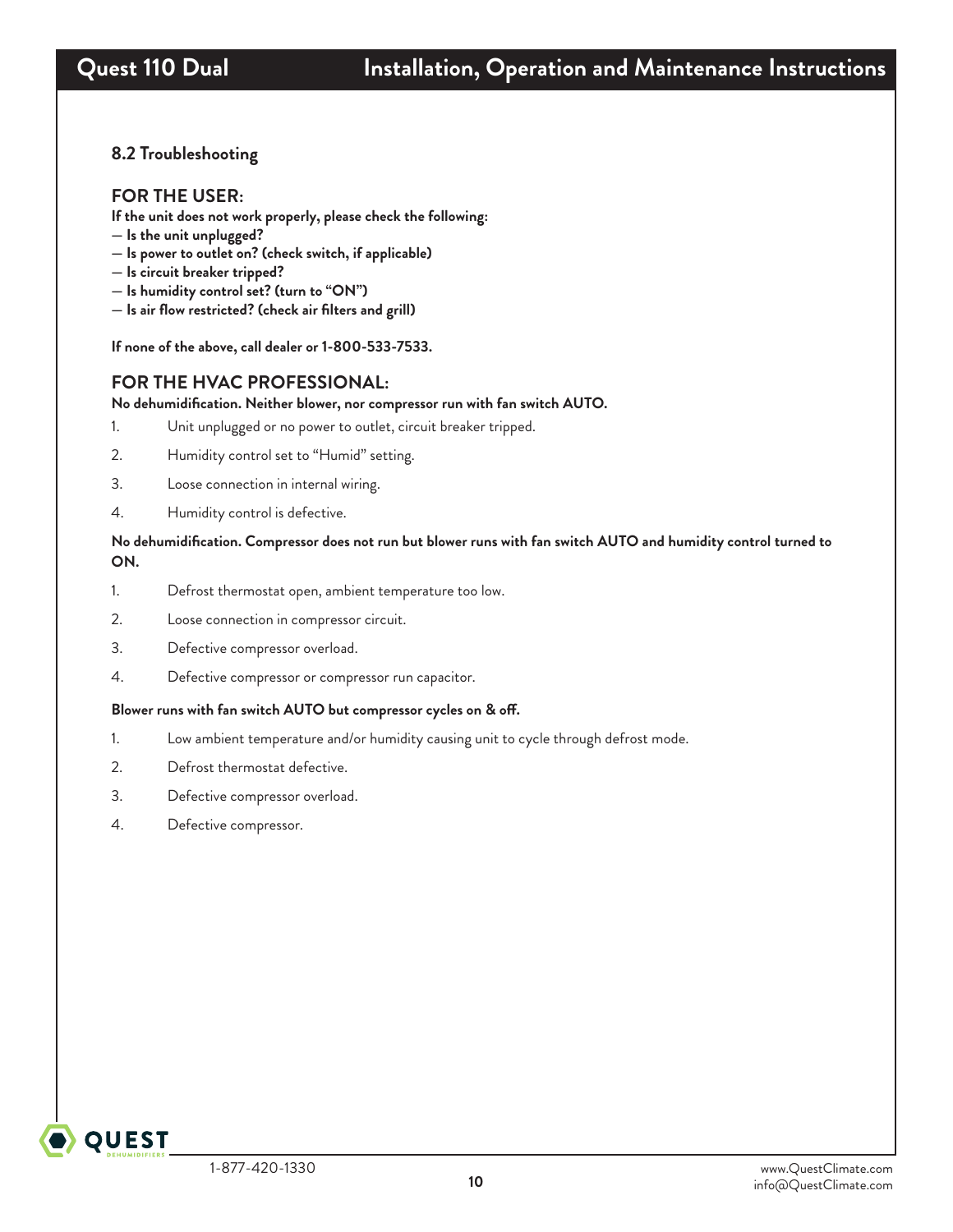**Blower does not run with fan switch in either position. Compressor runs briefly but cycles on and off.**

- 1. Loose connection in blower circuit.
- 2. Obstruction prevents impeller rotation.
- 3. Defective blower.
- 4. Defective blower switch.

**Evaporator coil frosted continuously, low dehumidifying capacity.**

- 1. Dirty air filter or air flow restricted.
- 2. Defrost thermostat loose or defective.
- 3. Low refrigerant charge.

**If none of the above has fixed the issue, call technical support at 1-800-533-7533.**

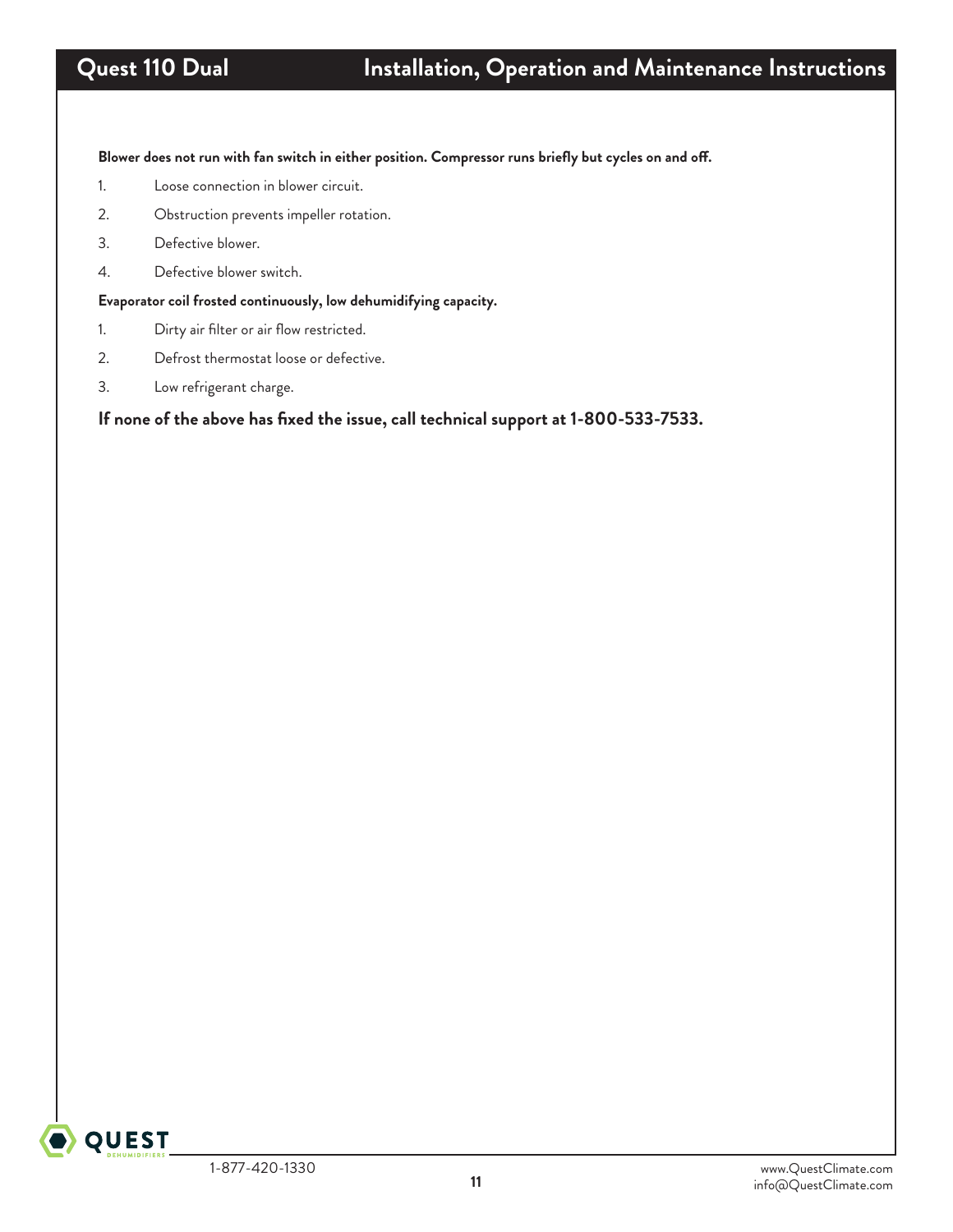#### **9. Service Parts List**

Call your dealer or 1-800-533-7533.

| Part No    | <b>Description</b>                |
|------------|-----------------------------------|
| 4034887-02 | Evaporator                        |
| 4036474    | Capillary Tubes                   |
| 4035407    | Compressor                        |
| 4029510    | Filter/drier                      |
| 4034109    | Condenser                         |
| 4026360    | Impeller                          |
| 4033032-06 | 50mfd 370V Capacitor - Compressor |
| 4035235-04 | 7.5mfd 370V Capacitor - Impeller  |
| 4026221    | Leveling Foot                     |
| 4031376    | Defrost Thermostat                |
| 4027172    | Humidity Controller               |
| 4025560    | Fan Switch                        |
| 4036568    | <b>Bracket</b>                    |

### **10. Accessory/Replacement Parts**

Call your dealer or 1-800-533-7533.

| Part No | <b>Description</b>      |
|---------|-------------------------|
| 4031062 | Filter MERV 8           |
| 4038127 | Filters 4-Pack, MERV 8  |
| 4038125 | Filters 12-Pack, MERV 8 |
| 4022220 | Pump Kit                |
| 4033039 | Duct Kit, Supply        |
| 4039697 | Duct Kit, Return        |
|         |                         |

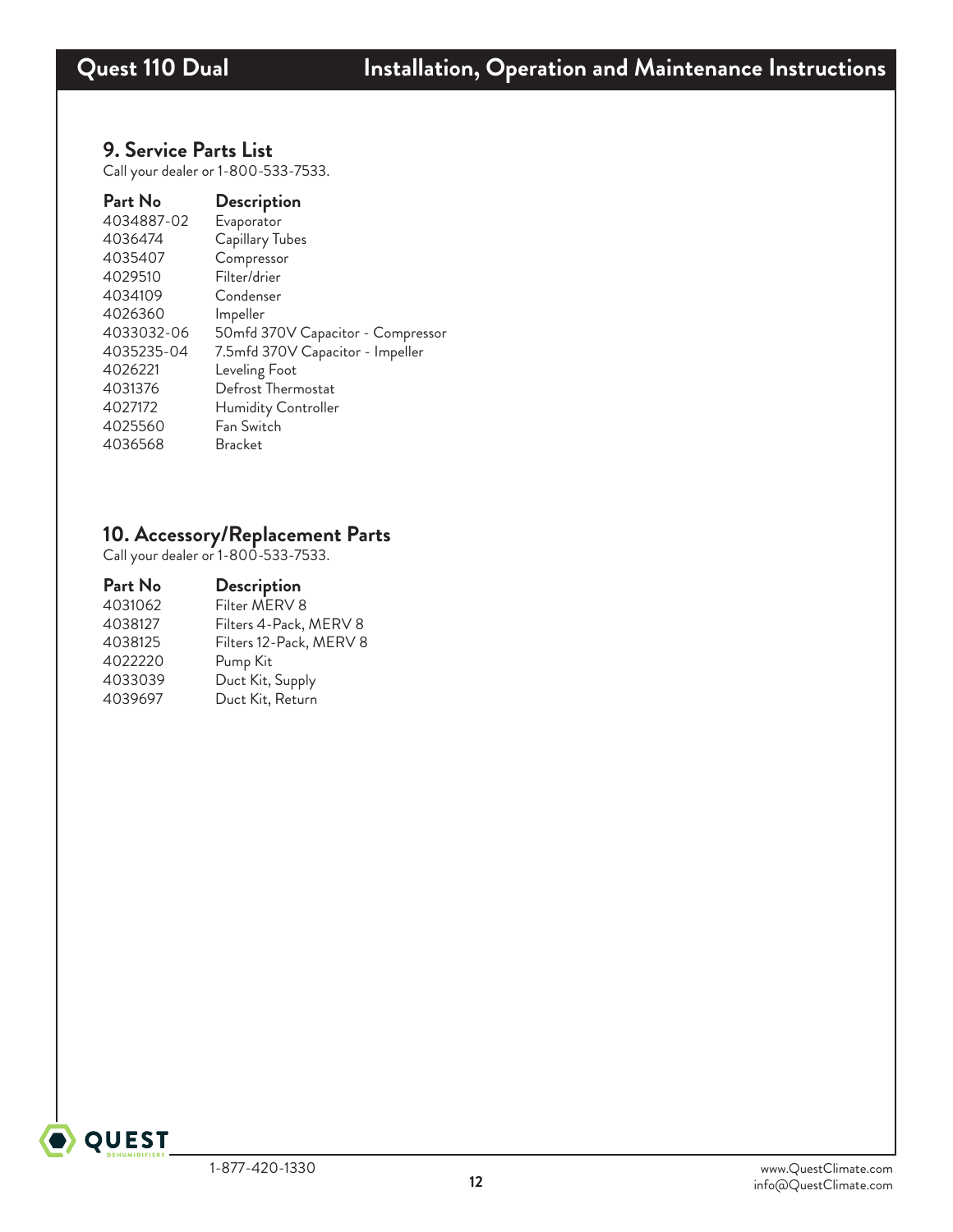# **11. Wiring Diagram**



**QUEST**